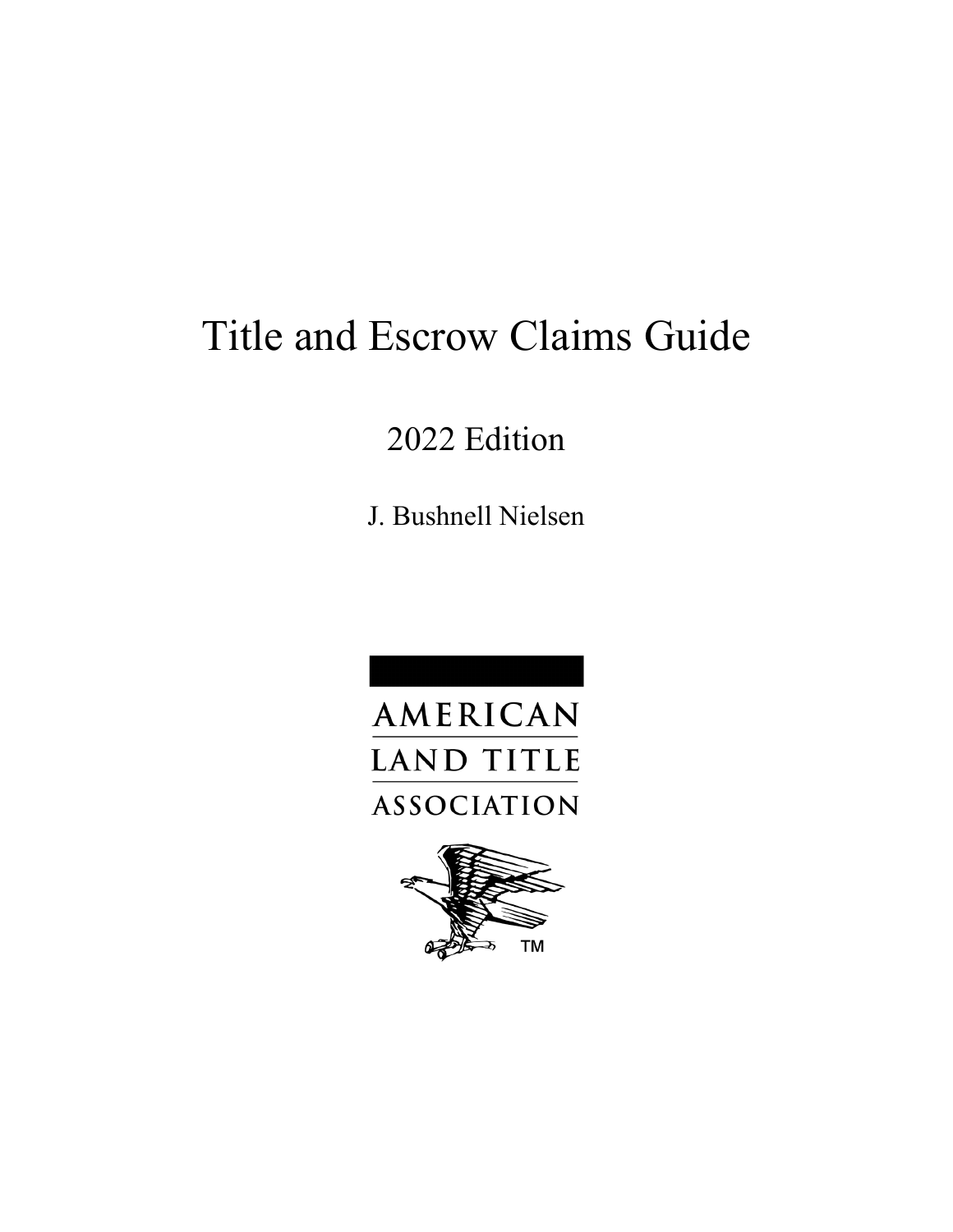### Title and Escrow Claims Guide 2022 Edition

Copyright © 1996, 2008 and 2022 by J. Bushnell Nielsen. All rights reserved.

Except for brief quotations, no part of this book may be reproduced in any form, or incorporated in any information retrieval system, electronic or mechanical, without written permission from the author. Please direct reprint inquiries and editorial comments to bnielsen@reinhartlaw.com.

> This book is intended to provide accurate information. However, it is not intended to render legal advice, for which the reader should seek a competent attorney.

#### ISBN 0-9711058-0-5

Library of Congress Catalog Card Number 95-83559

Published by American Land Title Association

Please direct order inquiries to:

American Land Title Association 1800 M Street, N.W., Suite 300 South Washington, DC 20036-5828 Telephone: 202-296-3671 800-787-ALTA® Fax: 202-223-5843 888-FAX-ALTA® E-mail: [service@alta.org](mailto:service@alta.org)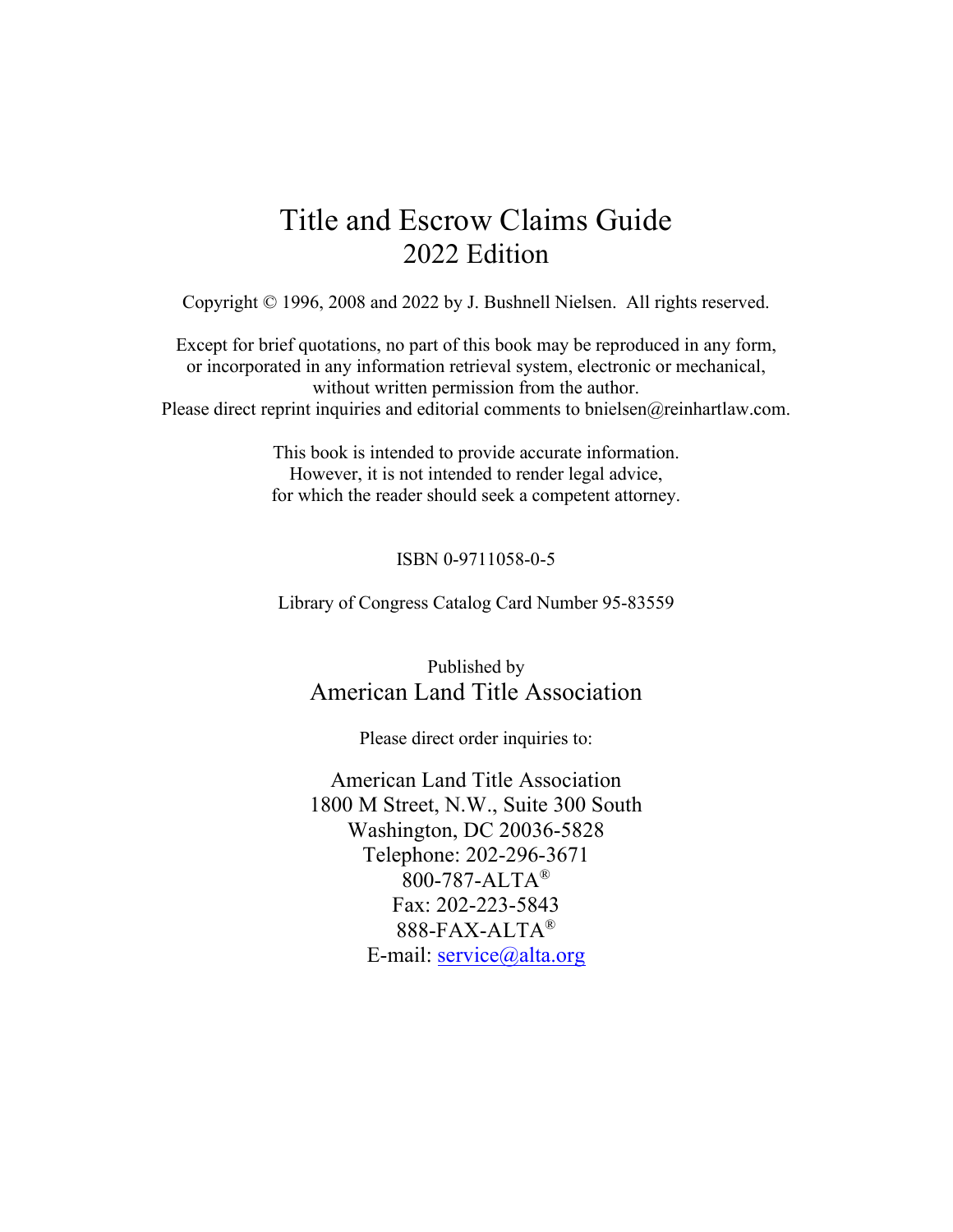# **Table of Contents**

### Acknowledgments

### **Introduction**

- 1 Decision Trees and Forms
	- 1.1 Decision Trees
		- 1.1.1 Tender Of Defense--General
		- 1.1.2 Tender Of Defense--Deciding Whether To Accept Or Reject
		- 1.1.3 Tender Of Defense--Options On Acceptance
		- 1.1.4 Claim Of Loss Decision Tree 1--General
		- 1.1.5 Claim Of Loss Decision Tree 2--Basis For Coverage
		- 1.1.6 Claim Of Loss Decision Tree 3--Resolving Covered Claims
		- 1.1.7 Paying Partial Loss
	- 1.2 Using Included Sample Claim Forms
- 2 Claim Administration
	- 2.1 Unfair Claims Practice Acts
		- 2.1.1 Regulations Promulgated Under UCPA—California
		- 2.1.2 Torts Based On Deceptive Trade Or Claims Practice Act
		- 2.1.3 Complaint To Insurance Department Based On Claim Denial
	- 2.2 Claim File Retention And Documentation
	- 2.3 Notice Of Claim
		- 2.3.1 Notice To Agent
		- 2.3.2 Notice Of Claim Affecting More Than One Insured
		- 2.3.3 Prejudice Caused By Late Notice
		- 2.3.4 Proof Of Policy Issuance
	- 2.4 Claims In Which Insureds Are Adverse To Or Aligned With Each Other
	- 2.5 Claim Acknowledgment and Processing Deadlines
	- 2.6 Investigation Of Claim
	- 2.7 Proof of Loss
	- 2.8 Insured's Cooperation And Examinations Under Oath
	- 2.9 Payment Of Loss
	- 2.10 Arbitration
		- 2.10.1 Policy Terms
		- 2.10.2 Effect Of Federal And State Law
		- 2.10.3 Advance Notice Of Arbitration Provision
		- 2.10.4 Timely Demand For Arbitration
		- 2.10.5 Scope Of Arbitrable Matters
	- 2.11 Releases In Claim Settlements
	- 2.12 Surrender Of Policy Or Endorsement Thereto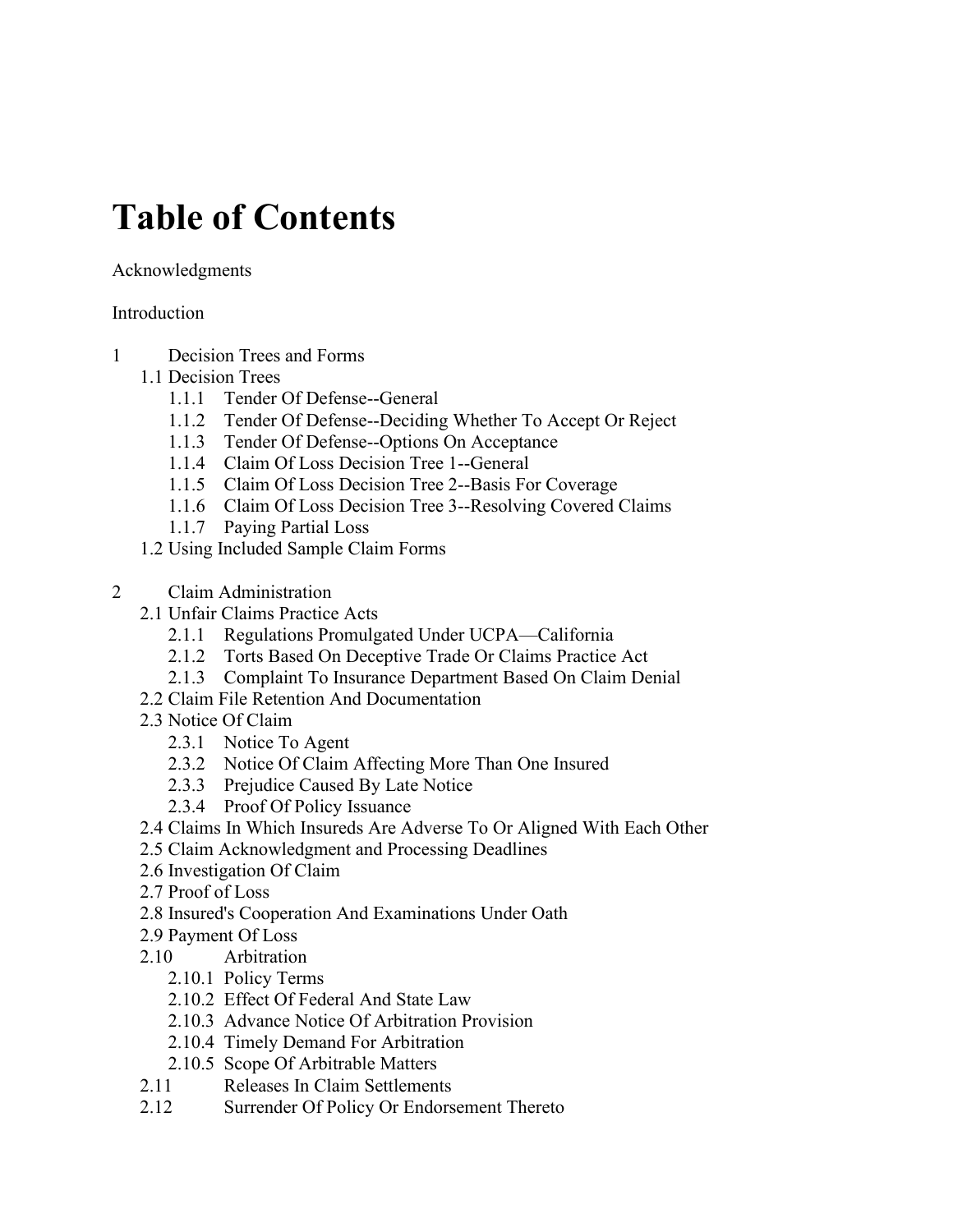- 2.13 Coverage Determination And Claim Denial
- 2.14 Voluntary Settlement By Insured
	- 2.14.1 Consent By Implication, Waiver Or Estoppel
	- 2.14.2 Payment Of Undisputed Superior Lien
	- 2.14.3 "Emergency" Settlements
	- 2.14.4 Settlement After Wrongful Denial Or Rejection Of Defense
- 2.15 Statute Of Limitations For Suit On Policy
- 3 Resolving Covered Claims
	- 3.0 Insurer's Options In Resolving A Covered Claim
	- 3.1 Watchful Waiting
	- 3.2 Payment Of Loss To Insured
		- 3.2.1 Leasehold Policy Damages
		- 3.2.2 Owner's And Loan Policies Noncumulative
		- 3.2.3 Determining Amount Of Loss On An Owner's Policy
			- 3.2.3.1 Partial Loss Under An Owner's Policy
				- 3.2.3.1.1 Lesser Estate Than As Insured
				- 3.2.3.1.2 Loss Of Title To Portion Of Land
				- 3.2.3.1.3 Encumbrances
				- 3.2.3.1.4 Liens
				- 3.2.3.1.5 Lack Of A Right Of Access
				- 3.2.3.1.6 Unmarketability Of Title
				- 3.2.3.1.7 Forced Removal Of Structure
				- 3.2.3.1.8 Zoning Coverage
				- 3.2.3.1.9 Violation Of Building Or Subdivision Code
				- 3.2.3.1.10 Notice Of Exercise, Violation Or Enforcement
			- 3.2.3.2 Owner's Complete Failure Of Title
			- 3.2.3.3 Coinsurance Provision
			- 3.2.3.4 Owner's Policy Date of Loss
			- 3.2.3.5 Valuing The Property
			- 3.2.3.6 Calculating Per-Square-Foot Value
			- 3.2.3.7 Valuation By Appraisal
			- 3.2.3.8 Appraisal Methodology
			- 3.2.3.9 Consequential Damages
		- 3.2.4 Determining Amount Of Loss On A Loan Policy
			- 3.2.4.1 Loan Policy Loss Caused By Prior Lien
			- 3.2.4.2 Loan Policy Date Of Loss
			- 3.2.4.3 Valuing The Property
			- 3.2.4.4 Amount Of Omitted Prior Liens And Insured's Indebtedness
	- 3.3 Defense Of Insured
	- 3.4 Clearing Title
		- 3.4.1 Reasonable Diligence In The Clearing Of Title
			- 3.4.1.1 Choice Of Counsel To Clear Title
			- 3.4.1.2 Insured's Duty To Cooperate In Clearing Of Title
		- 3.4.2 Proof That Title Has Been Cleared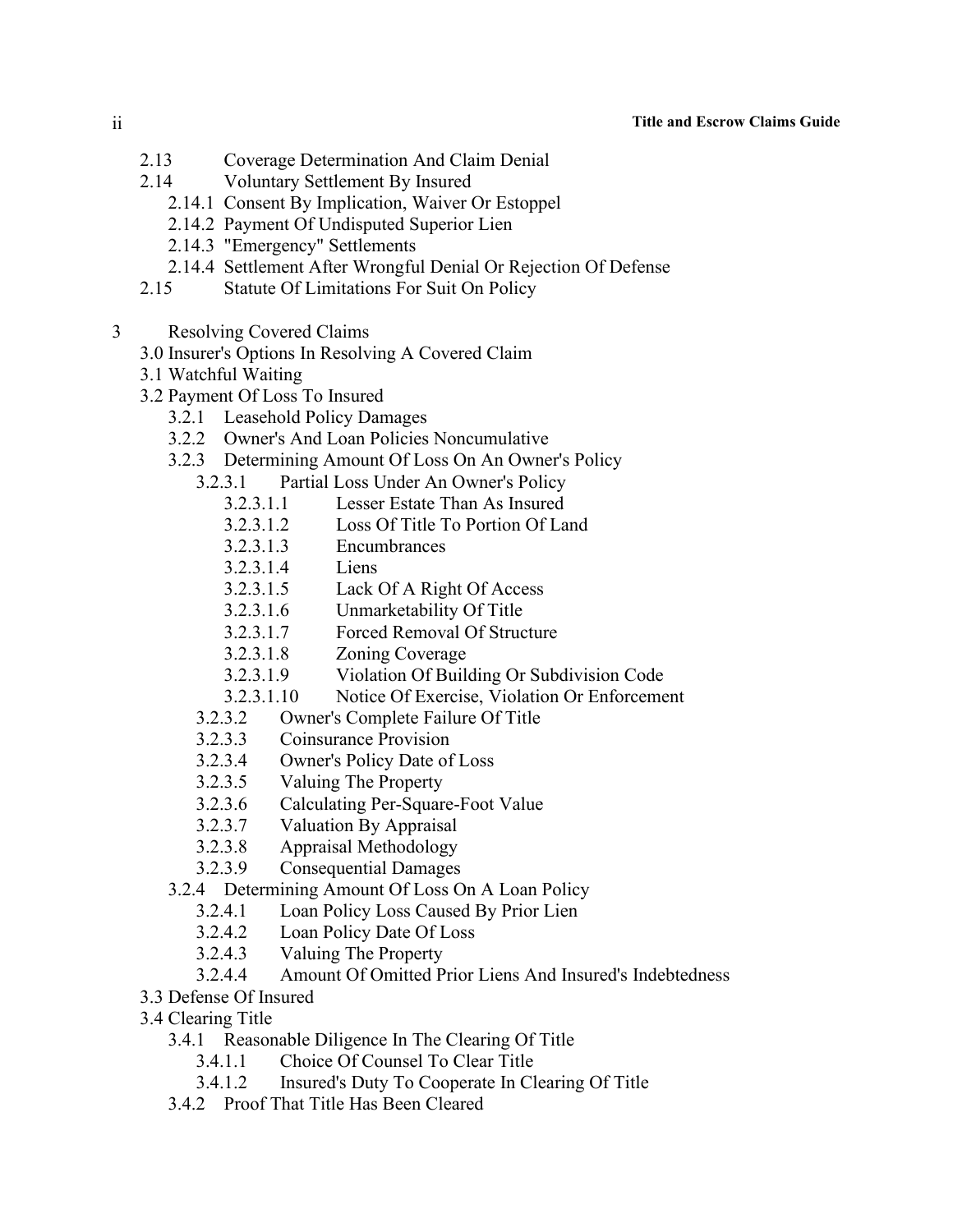- 3.4.3 Clearing Of Title Negates Abstractor Liability Claim
- 3.4.4 Insuring Title And Other Measures While Title Is Being Cleared
- 3.4.5 No Loss Payable Until Final Determination; No Loss If Title Cleared
- 3.4.6 Clearing Title For A Lender
	- 3.4.6.1 Tendering Title To Lender To Satisfy Policy Duties
	- 3.4.6.2 Establishment of Equitable Lien As Clearing Of Title
- 3.4.7 Establishing Priority Over Competing Liens
	- 3.4.7.1 Federal Tax Liens
		- 3.4.7.1.1 Perfection Of Tax Lien
		- 3.4.7.1.2 Wrongful Levy Claim
		- 3.4.7.1.3 Interest Existing Before Attachment Of Lien
		- 3.4.7.1.4 Lien Limited To Net Proceeds Of Sale
		- 3.4.7.1.5 Subrogation Rights Against Taxpayer
		- 3.4.7.1.6 Release Or Subordination Of Federal Tax Lien
	- 3.4.7.2 Purchase Money Mortgages
	- 3.4.7.3 Equitable Subrogation
	- 3.4.7.4 Defenses Based On Race-Notice Recording Laws
	- 3.4.7.5 Conveyances Outside of Chain of Title
	- 3.4.7.6 Liens That Fail to Impart Constructive Notice
		- 3.4.7.6.1 Name Indices And Constructive Notice
		- 3.4.7.6.2 Parcel Indices And Constructive Notice
	- 3.4.7.7 Estate Tax Liens
- 3.4.8 Right To Appeal Adverse Ruling
- 3.4.9 Expenses Incurred While Insurer Is Clearing Title
	- 3.4.9.1 Lost Rent
	- 3.4.9.2 Carrying Expenses
	- 3.4.9.3 Construction Expenses
	- 3.4.9.4 Lost Profit Or Sale
	- 3.4.9.5 Decline In Land Value And Other Claimed Expenses
- 3.5 Payment Of Policy Limits
- 3.6 Paying Party Adverse To Insured
- 3.7 Obtaining Title For Insured
- 3.8 Purchasing The Insured Indebtedness
- 4 Duty to Defend
	- 4.1 Policy Provisions Regarding The Duty To Defend
	- 4.2 Defense Obligation Runs To Insureds Only
	- 4.3 Tender Of Defense
	- 4.4 Scope Of Duty To Defend
		- 4.4.1 Insured's Defense Bringing Suit Within Coverage
		- 4.4.2 Ambiguous Pleadings
		- 4.4.3 Extrinsic Evidence
		- 4.4.4 Frivolous Claims
	- 4.5 Defense Of Certain Typical Classes Of Title-Related Lawsuits
		- 4.5.1 Fraud And Related Torts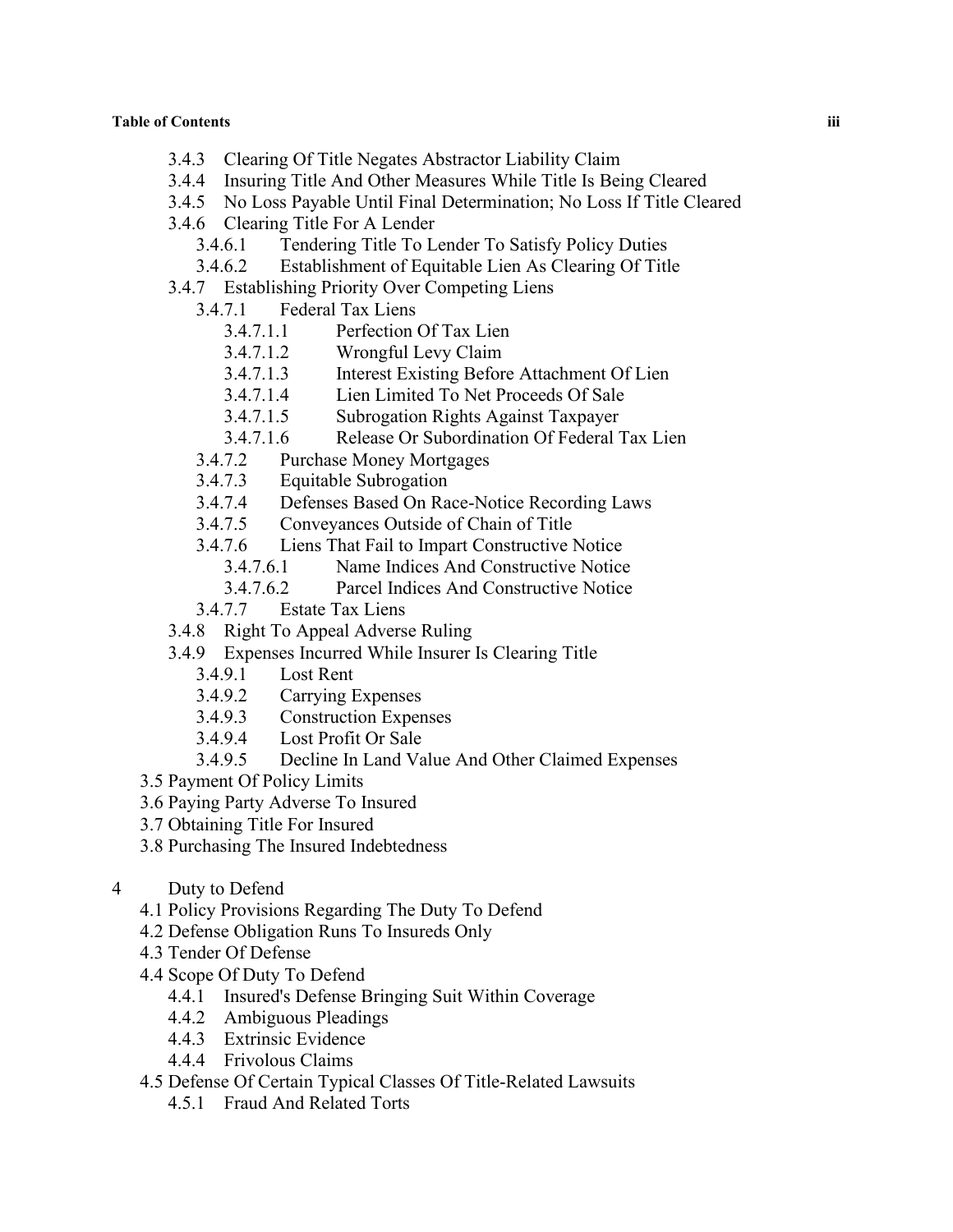#### iv **Title and Escrow Claims Guide**

- 4.5.2 No Title Defect
- 4.5.3 Survey And Possession Matters
- 4.5.4 Suit By Insured Against Insurer
- 4.5.5 Affirmative Assurances
- 4.6 Parties For Whom Defense Is Owed
- 4.7 Defense Of Covered Claims Only
- 4.8 Insurer's Right To Select Counsel
- 4.9 Reservations of Rights
- 4.10Cooperation Of Insured
- 4.11Withdrawal Of Defense; Pay-And-Walk Provision
- 4.12Right Or Duty To Appeal
- 4.13 Insurer's Settlement Of Lawsuit
- 4.14Refusal Of Defense, Declaratory Judgment Action, Forum And Choice Of Law
- 4.15Damages For Breach Of Duty To Defend
- 5 Recoupment
	- 5.1 Subrogation
	- 5.2 Principles Of Subrogation Generally
	- 5.3 Making The Insured Whole
	- 5.4 Suit In Insured's Name Or As Assignee; Insured's Duty To Cooperate
	- 5.5 Subrogation Rights Under Title Insurance Policies
	- 5.6 Contractual Versus Equitable Subrogation
	- 5.7 Classes Of Parties Against Whom Insurer May Claim
	- 5.8 Defenses Raised As To Insurer's Right Of Subrogation
		- 5.8.1 Insurer Error
		- 5.8.2 Excessive Settlement Amount Paid By Insurer
		- 5.8.3 Insurer As Volunteer
		- 5.8.4 Defenses Applicable To Insured
	- 5.9 Subrogation Rights Against Sellers
		- 5.9.1 Theories Of Recovery Against Sellers
			- 5.9.1.1 Seller Created Or Knew Of Defect
			- 5.9.1.2 Seller Would Reap Windfall
		- 5.9.2 Sellers' Defenses To Recovery
			- 5.9.2.1 Insurer Error In Reporting Status Of Title
			- 5.9.2.2 Reliance On Commitment In Warranting Title
			- 5.9.2.3 Insurer's Drafting Of Deed
			- 5.9.2.4 Abstractor Negligence of Insurer
			- 5.9.2.5 Insurer's Escrow Negligence Or Defalcation
			- 5.9.2.6 California Deed Of Trust Defenses
	- 5.10 Indemnities--Recoupment On
		- 5.10.1 Asserting Rights Under Indemnities
		- 5.10.2 Enforcement Of Indemnities And Affidavits
		- 5.10.3 Indemnity Collateral Disputes
	- 5.11 Recoupment Against Bankruptcy Debtors
	- 5.12 Taking Property Rights As Salvage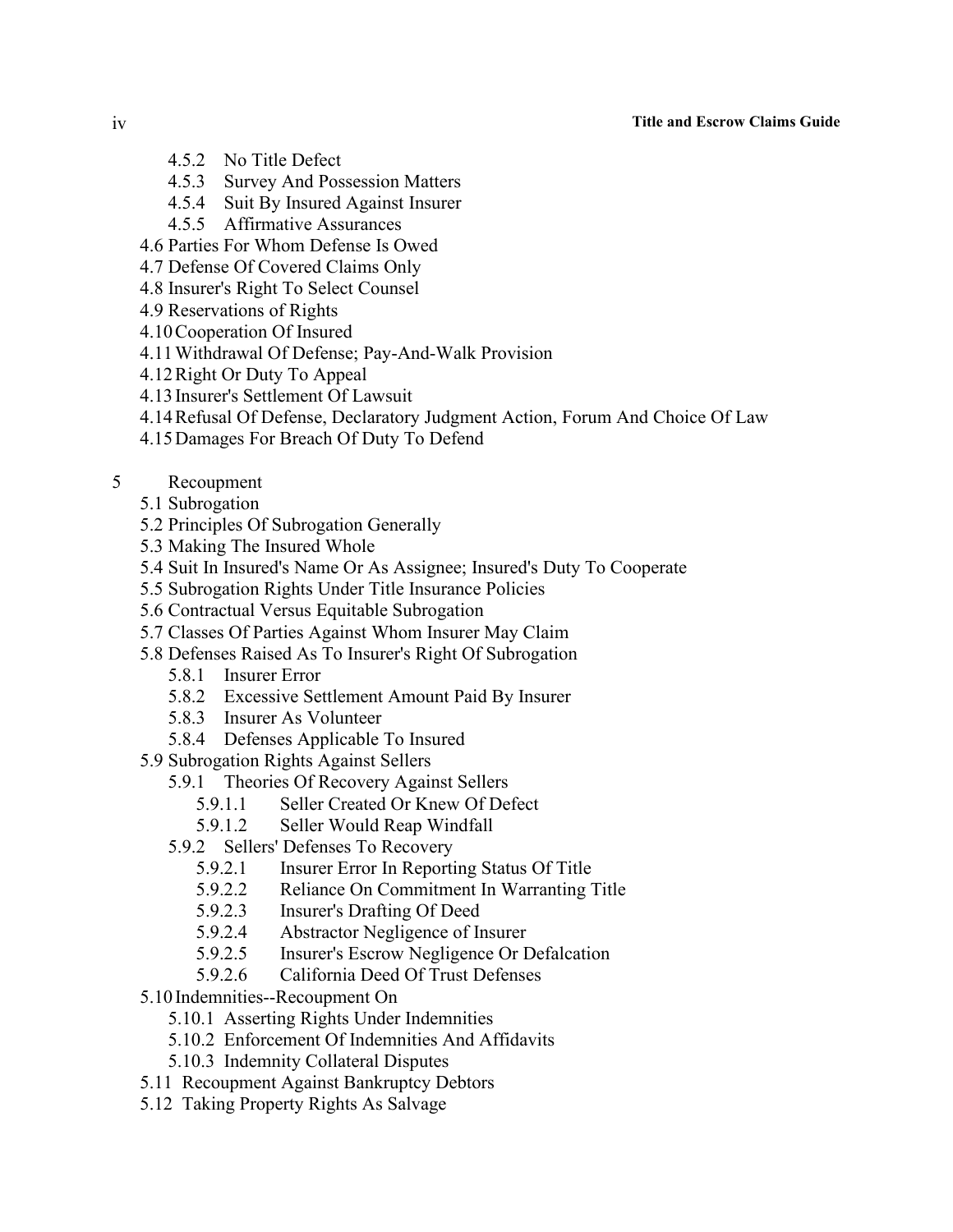#### **Table of Contents v**

- 5.13 Reinsurance, Coinsurance, Excess Insurance And Letters Of Indemnity
- 6 Title Insurance Commitment
	- 6.1 Commitment As Offer of Insurance
	- 6.2 Integration And Merger With Policy Terms
	- 6.3 Proposed Insured And Third Party Beneficiaries
	- 6.4 Commitment Conditions and Requirements
		- 6.4.1 Payment Of Premium
		- 6.4.2 Payment Of Consideration For Purchase Of Insured Interest
		- 6.4.3 Delivery and Recording Of An Insured Instrument
	- 6.5 Expiration Of Commitment
	- 6.6 Knowledge Of Proposed Insured—Duty To Disclose
	- 6.7 Gap Exception; Amendment Or Rescission of Commitment
	- 6.8 Reliance On Commitment
	- 6.9 Measure Of Loss Under Commitment
	- 6.10Commitment Exceptions
	- 6.11Commitment Terms As Exclusive Remedy
	- 6.12Collecting Premiums And Cancellation Charges; Pirating Of Commitment Information
- 7 Insureds and Claimants
	- 7.1 Named Insured
	- 7.2 Successor Insureds Under Owner's Policy
	- 7.3 Owner's Policy Termination; Warranty Liability
	- 7.4 Successor Insureds Under Loan Policy
	- 7.5 Rights Of Parties Who Hold Interests In Named Insured Entities
	- 7.6 Texas Limitations On Definition Of Insured
	- 7.7 Third Party Beneficiary Claims
	- 7.8 Assignment Of Policy Or Claim
	- 7.9 Loan Policy Continuation And Termination
	- 7.10Coverage Defenses Against Successor Insureds
- 8 Estate and Land Insured
	- 8.1 The Insured Estate
	- 8.2 The Insured Land
	- 8.3 Variance Between Land Insured And Land Possessed Or Claimed
	- 8.4 Land Erroneously Included In Policy
	- 8.5 Deficiencies In Legal Descriptions
	- 8.6 Distance Or Area Shortage In Legal Description
	- 8.7 Improvements And Personal Property
	- 8.8 Appurtenant Easements And Rights
	- 8.9 Adjacent Streets And Waterways
- 9 Title Risks
	- 9.0 Title Insurance Policy Types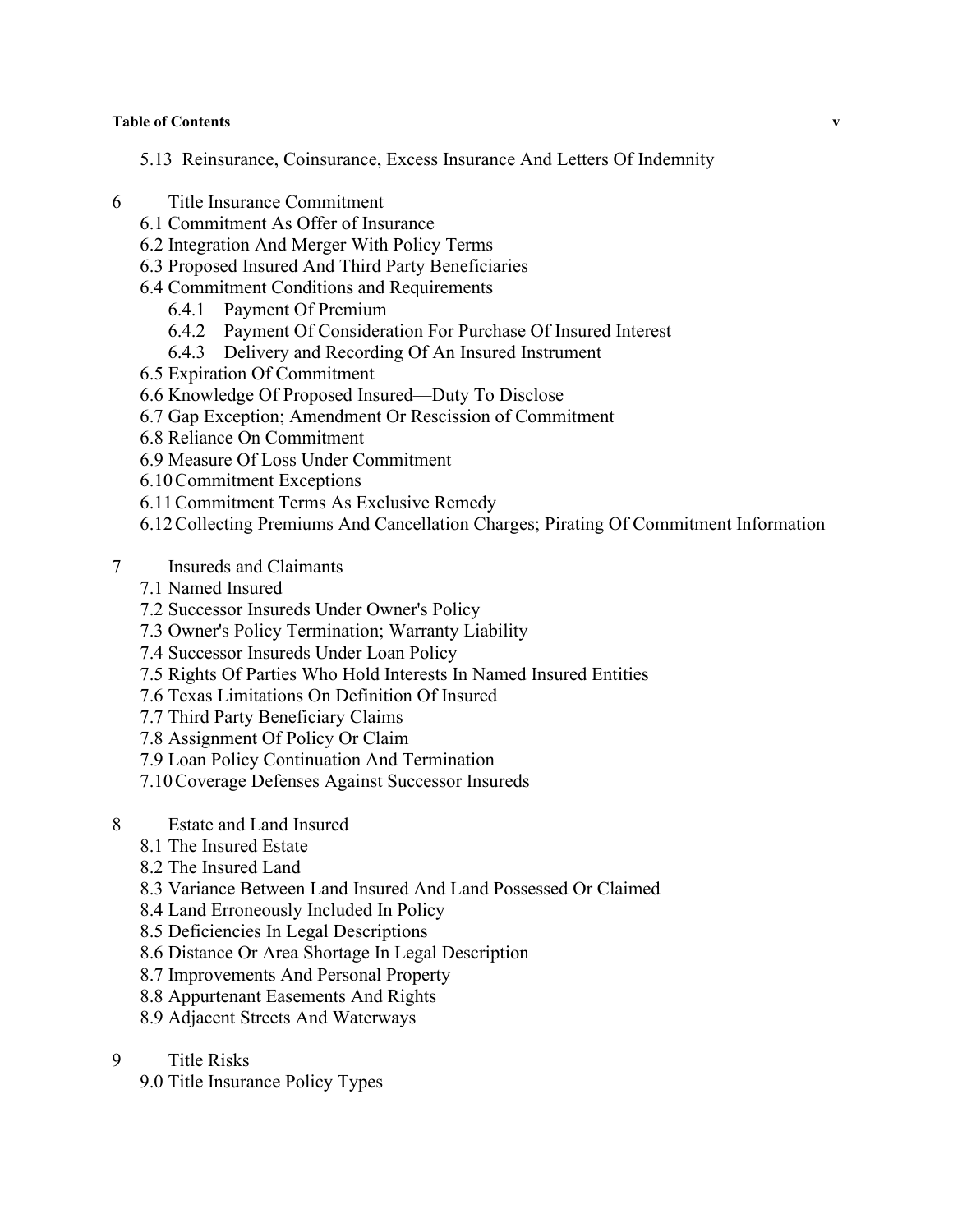- 9.1 Nature And Scope Of Title Insurances Policies; Rules Of Construction
	- 9.1.1 Nature Of Policy Coverages
	- 9.1.2 Policy Of Indemnity Not Guaranty
	- 9.1.3 Rules Of Policy Construction
		- 9.1.3.1 Insurance Contract Interpretation Principles
		- 9.1.3.2 Adhesion Contract Rule
		- 9.1.3.3 Reasonable Expectations Doctrine
		- 9.1.3.4 Insurer As Drafter Rule As Applied To Title Insurance
		- 9.1.3.5 Policy Construed As A Whole; Integration Of Endorsements
- 9.2 Vesting Of Title And Defects In Title
	- 9.2.1 Forgery and Fraud
	- 9.2.2 Impersonation
	- 9.2.3 Undue Influence, Duress and Incapacity
- 9.3 Trespass And Interests Evidenced By Possession
- 9.4 Real Estate Taxes, Assessments And Charges
- 9.5 Liens Other Than Taxes
- 9.6 Easements, Restrictions And Other Encumbrances
- 9.7 Right Of Access
	- 9.7.1 Access That Qualifies As A "Right Of Access"
	- 9.7.2 Effect Of Private And Public Restrictions On Right of Access
	- 9.7.3 Legal Status Of Adjacent Street
	- 9.7.4 Physical Status of Adjacent Street
- 9.8 Marketability Of Title
	- 9.8.1 Marketable Title Versus Insurable Title
	- 9.8.2 Effect On Marketability Of Insuring Over Defect
	- 9.8.3 Marketable Title Versus Physical Conditions And Market Value
	- 9.8.4 Effect Of Recorded Instruments On Marketability
	- 9.8.5 Marketability Claims Affecting Condominiums And Other Development Regimes
	- 9.8.6 Making Title Marketable By Removing Defect or Encumbrance
- 9.9 Covered Risks Added In 2006 And 2021 ALTA Policies
	- 9.9.1 Survey Matters Coverage
	- 9.9.2 Notice Of Enforcement Coverages
	- 9.9.3 Creditors' Rights Coverage
	- 9.9.4 Recording Gap Coverage
	- 9.9.5 PACA-PSA Trust Coverage
- 9.10Loan Policy Coverages
- 9.11Coverages Granted By Endorsement
	- 9.11.1 Rules Of Interpretation For Endorsements
	- 9.11.2 Endorsements Concerning Land, Improvements and Access
	- 9.11.3 Endorsements Concerning Liens And Encumbrances
	- 9.11.4 Comprehensive, Zoning, Inflation And Other Endorsements
- 9.12Scope Of Policy Definition Of "Public Records" And Recorded Instruments That Do Not Affect Title
- 9.13Forfeiture Of Property For Illegal Drug Activity
- 9.14Covered Risks Of Specialty Policies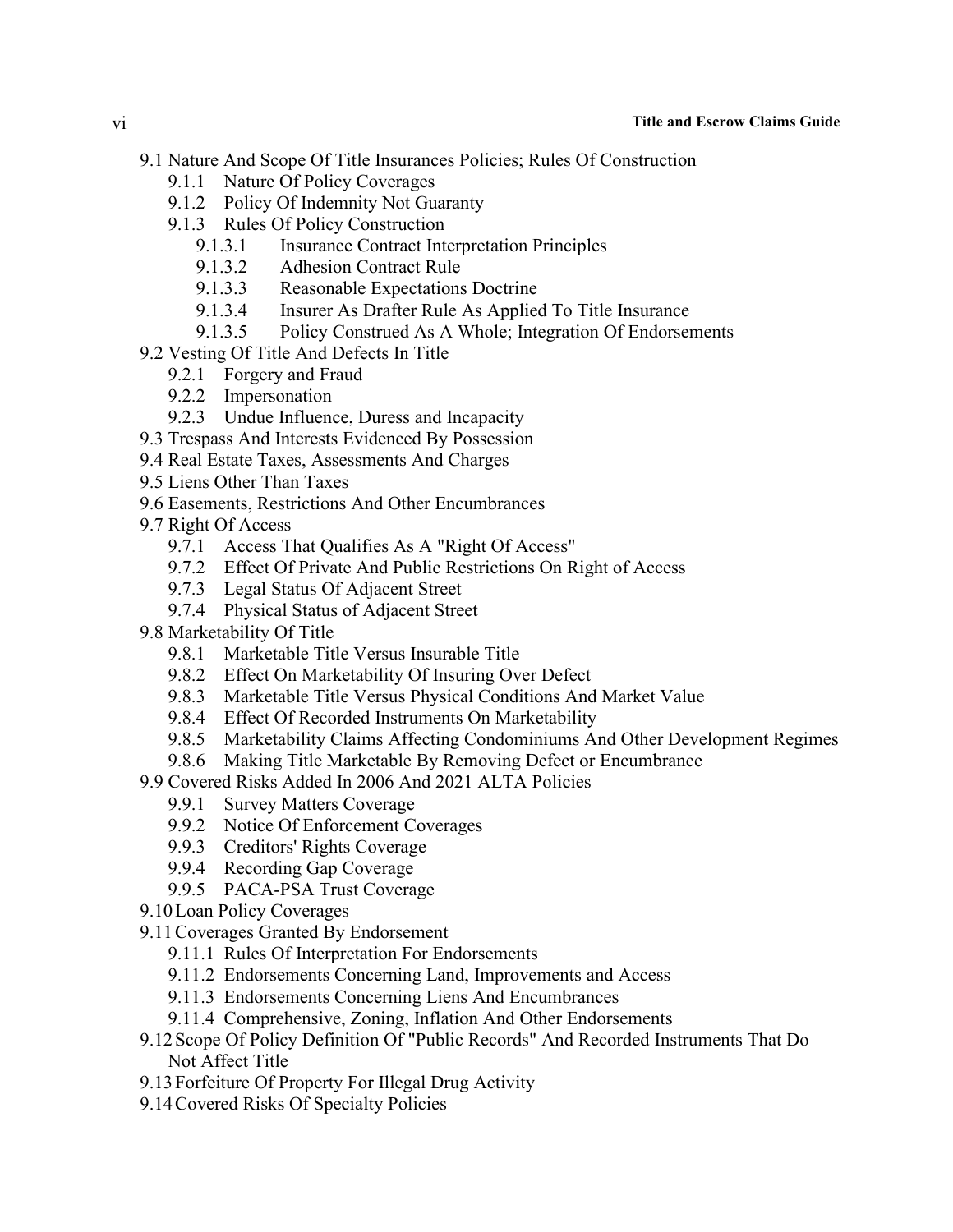- 9.14.1 ALTA Residential Policy
- 9.14.2 ALTA Homeowner's Policy
- 9.14.3 ALTA Short Form Residential Loan Policy
- 9.14.4 ALTA Residential Limited Coverage Junior Loan Policy
- 9.14.5 ALTA United States of America Policy
- 9.14.6 ALTA Limited Pre-Foreclosure Policy
- 9.14.7 ALTA Expanded Coverage Residential Loan Policy
- 10 Construction Liens
	- 10.1Construction Lien Policy Coverage
		- 10.1.1 Liens Filed After Policy Date For Work Done Before Policy Date
		- 10.1.2 Lien Coverage On Owner's Policies
		- 10.1.3 Liens For Work Done After Policy Date
		- 10.1.4 Pending Disbursement Endorsement And Disbursing Agreement Limitations
		- 10.1.5 Unrestricted Lien Coverage
			- 10.1.5.1 Failure To Keep Project In Balance
			- 10.1.5.2 Unjust Enrichment Or Windfall To Lender
		- 10.1.6 Measure Of Loss—Loan Policy
		- 10.1.7 Premature Or Voluntary Payment Of Liens By Insured Lender
	- 10.2Construction Loan Escrows
		- 10.2.1 Nature Of Agreement Generally
		- 10.2.2 Paying Subcontractors And Collecting Lien Waivers
		- 10.2.3 Keeping Project In Balance
		- 10.2.4 Inspection Of Property
		- 10.2.5 Claims By Insurer Against Escrowee
		- 10.2.6 Escrowee's Duties To Lien Claimants
		- 10.2.7 Recovery By Escrowee Against Other Parties
		- 10.2.8 Punchlist And Completion Escrows
- 11 Exclusions
	- 11.1 Land Use Laws, Police Power And Eminent Domain
		- 11.1.1 Building Code Ordinances
		- 11.1.2 Zoning And Other Use Regulation
		- 11.1.3 Subdivision Laws
		- 11.1.4 Environmental Liens
		- 11.1.5 Police Power And Eminent Domain
	- 11.2 Created, Suffered, Assumed Or Agreed To
		- 11.2.1 Liens Agreed To Or Assumed In Purchase Agreement
		- 11.2.2 Other Title Issues Assumed Or Agreed To In Purchase Agreement
		- 11.2.3 Reformation Of Policy To Remove Parcel Or Alter Terms
		- 11.2.4 Matters Discoverable By Inspection Of Property
		- 11.2.5 Prior Liens Created By Lender Or Of Which It Had Knowledge
		- 11.2.6 Bankruptcy Preference Or Recharacterization Of Interest
		- 11.2.7 Fraud Or Other Tort In Obtaining Title
		- 11.2.8 Construction Loan Disbursement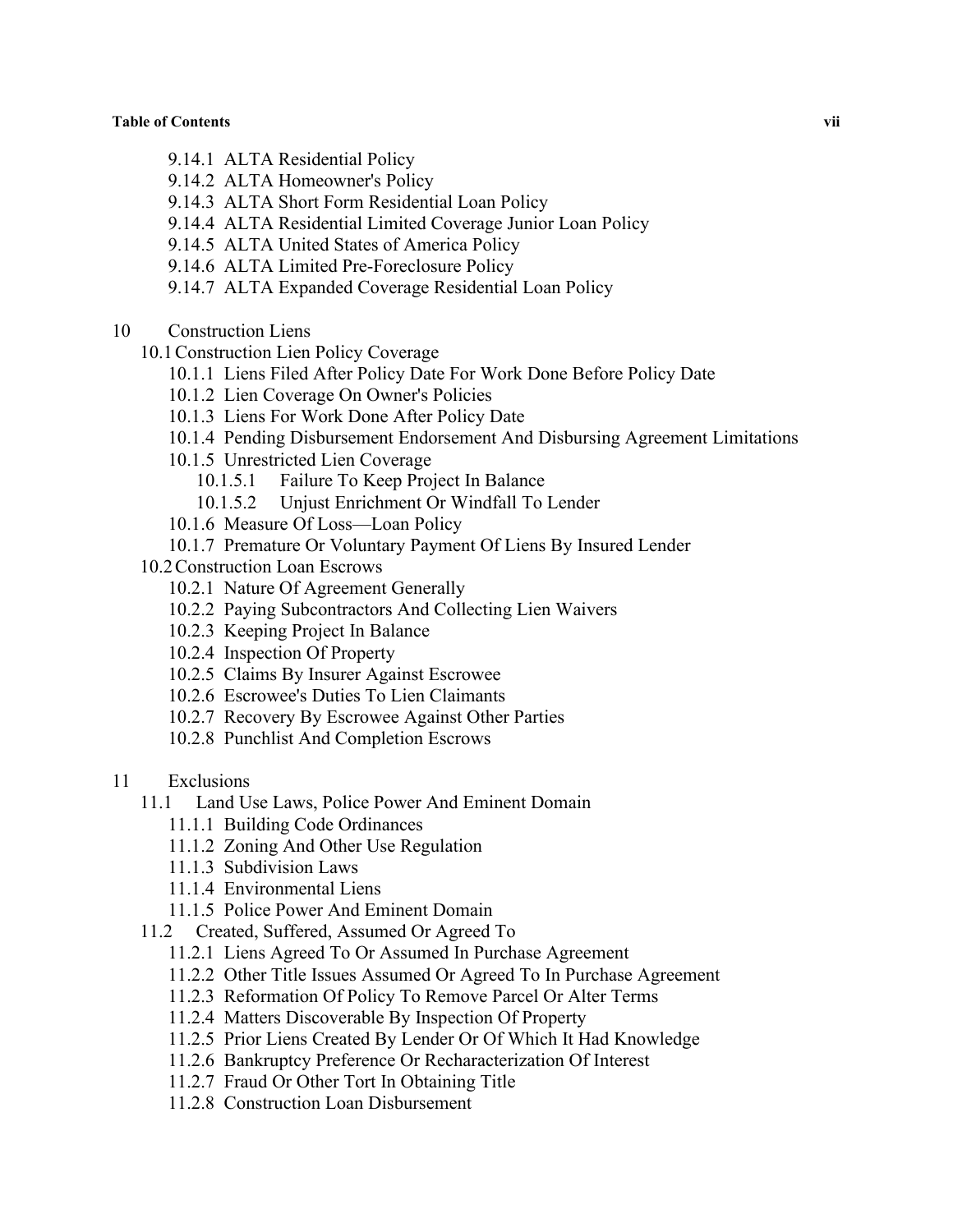#### viii **Title and Escrow Claims Guide**

- 11.2.9 Other Matters Involving Owner Insureds
- 11.2.10 Other Matters Involving Lender Insureds
- 11.2.11 Effect Of D'Oench, Duhme Doctrine
- 11.3 Known To Insured
	- 11.3.1 Misrepresentation By Proposed Insured
	- 11.3.2 Types Of Knowledge And Notice
	- 11.3.3 Policy Obtained By Fraud Or Concealment
	- 11.3.4 Matters Which Applicant Must Disclose
	- 11.3.5 Loan Fraud And Forgery
	- 11.3.6 Recorded Matters
	- 11.3.7 Effect Of Alleged Knowledge On Duty To Defend
- 11.4 No Loss Suffered
	- 11.4.1 Liens And Encumbrances
	- 11.4.2 Land Insured By Mistake
	- 11.4.3 Negligible Title Defect Causing No Loss Or Damage
	- 11.4.4 Matters Assumed Or Agreed To By Insured
- 11.5 Post-Policy Matters
- 11.6 Lack Of Adequate Consideration
- 11.7 Usury, Consumer Credit, Truth In Lending
- 11.8 Creditors' Rights
- 11.9 Violation Of Doing Business Laws
- 11.10 Homeowner's Policy Exclusions
- 12 Exceptions
	- 12.1Standard Exceptions—Nature And Purpose
	- 12.2Parties In Possession
		- 12.2.1 Rights Under Leases And Unrecorded Instruments
		- 12.2.2 Trespassers
		- 12.2.3 Possession Exception And Claims Based On Recorded Instruments
		- 12.2.4 Adverse Possession And Prescriptive Easements
		- 12.2.5 Matters That Invoke Several Exceptions For Possession, Survey And Unrecorded Easements
	- 12.3Accurate Survey And Inspection Exception
		- 12.3.1 Purpose And Scope Of Survey Exception
		- 12.3.2 Survey Exception Enforceable, Not Ambiguous
		- 12.3.3 Words And Phrases Used In Survey Exception
		- 12.3.4 No Duty To Obtain Survey, Or Highlight Or Remove Exception
		- 12.3.5 How Survey Accuracy Is Measured
			- 12.3.5.1 Survey Standards And Surveyor's Role
			- 12.3.5.2 ALTA/NSPS And Statutory Survey Standards
			- 12.3.5.3 Proof Of Survey Accuracy
		- 12.3.6 Gaps And Gores Between Parcels
		- 12.3.7 Shortage In Acreage
		- 12.3.8 Shortage In Distance
		- 12.3.9 Overlaps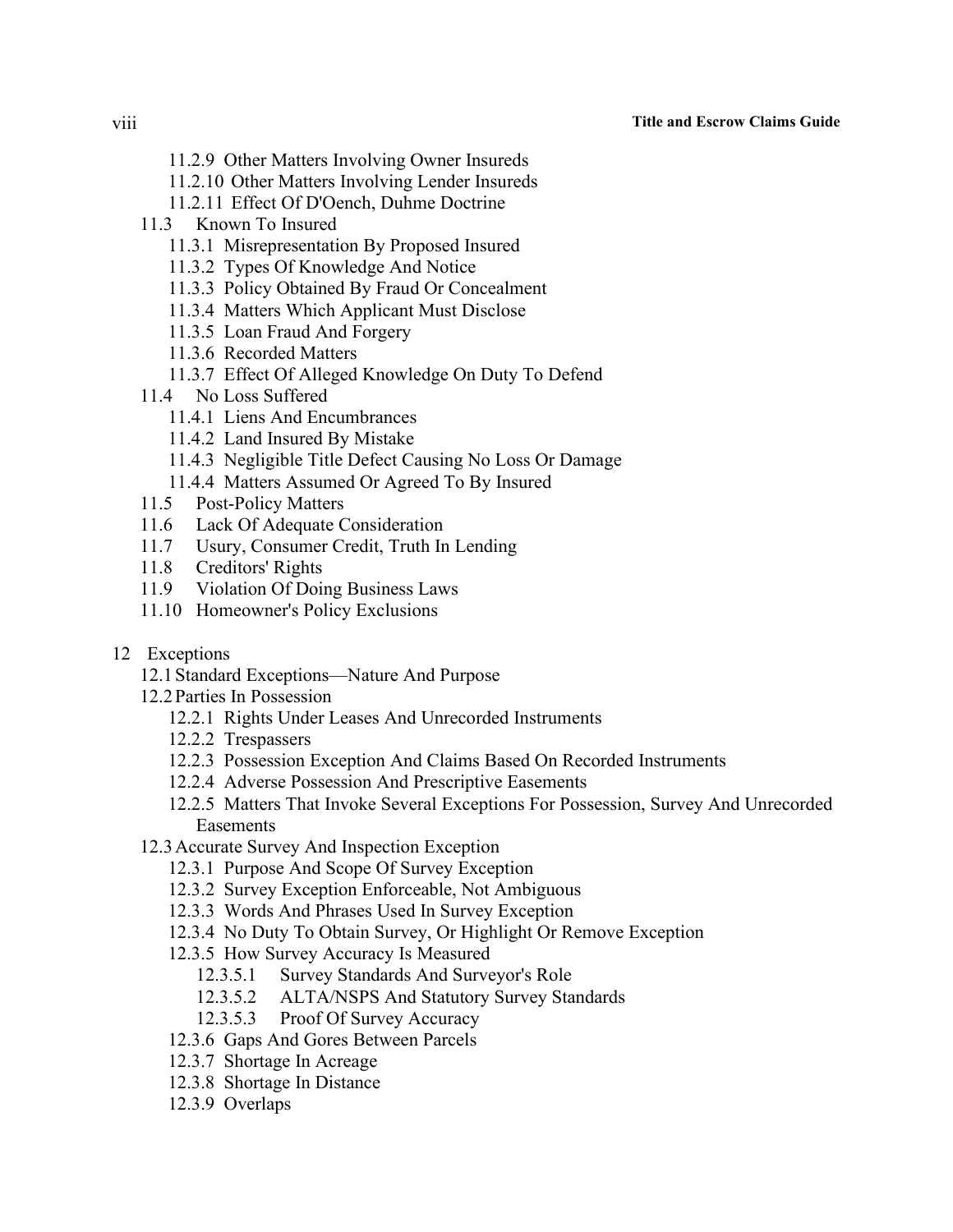- 12.3.9.1 Harmonizing Claimed Overlaps
- 12.3.9.2 Determining Whether Overlap Would Show On Survey
- 12.3.9.3 Affirmative Coverage For Overlap Area
- 12.3.10 Encroachments
	- 12.3.10.1 Types Of Encroachments Excepted
	- 12.3.10.2 Encroachment Onto Adjoining Land Of Structure On Insured Land
	- 12.3.10.3 Encroachments Not Visible
- 12.3.11 Boundary Line Disputes
- 12.3.12 Water Boundaries
- 12.3.13 Survey Obtained But Not Submitted For Survey Coverage
- 12.3.14 Owner Claim Based On Loan Policy Survey Coverage
- 12.3.15 Survey Attached Or "Insured"
- 12.3.16 Effect Of Removal Or Modification Of Survey Exception
- 12.3.17 Inspection Of Premises
	- 12.3.17.1 Visible Possession Including Adverse Possession
	- 12.3.17.2 Recorded Easements; Equivocal Evidence Of Possession
	- 12.3.17.3 Evidence Of Physical Access
- 12.4 Easements Not Shown By Public Records
- 12.5 Construction Liens
- 12.6 Taxes
- 12.7 Special Exceptions
	- 12.7.1 Adequacy Of Notice Given By Exception
	- 12.7.2 Special Terms Contained In Excepted Item
	- 12.7.3 Ambiguous Language In Exception
	- 12.7.4 Adequacy of Blanket Exceptions As To Recorded Matters
	- 12.7.5 Coverage As To Matters Not Excepted
	- 12.7.6 No Duty To Remove Exceptions Or Give Advice
- 13 Escrow and Settlement
	- 13.1 Types Of Escrows And Their Purposes
	- 13.2 Escrow Instructions
	- 13.3 Legal Relationship Between Escrowee And Others
	- 13.4 Duty Of Care And Parties To Whom Owed
	- 13.5 Duties Regarding Money
	- 13.5.1 Loan Payoff Disputes
	- 13.6 Duties Regarding Documents And Recordings
	- 13.7 Duties Regarding Drafting Of Instruments
	- 13.8 Duty To Close According To Purchase Agreement Terms
	- 13.9 Statements And Representations By Escrowee
		- 13.9.1 Information About The State Of Title
		- 13.9.2 Advice About The Legal Effect Of A Closing Document
		- 13.9.3 Facts Which Might Suggest Fraud Or Bad Bargain
	- 13.10 Creditor Claims Against Money Held In Escrow
	- 13.11 Damages For Breach of Escrow Instructions; Defenses To Liability
	- 13.12 Claims Against Insurer For Title Agent Escrow Acts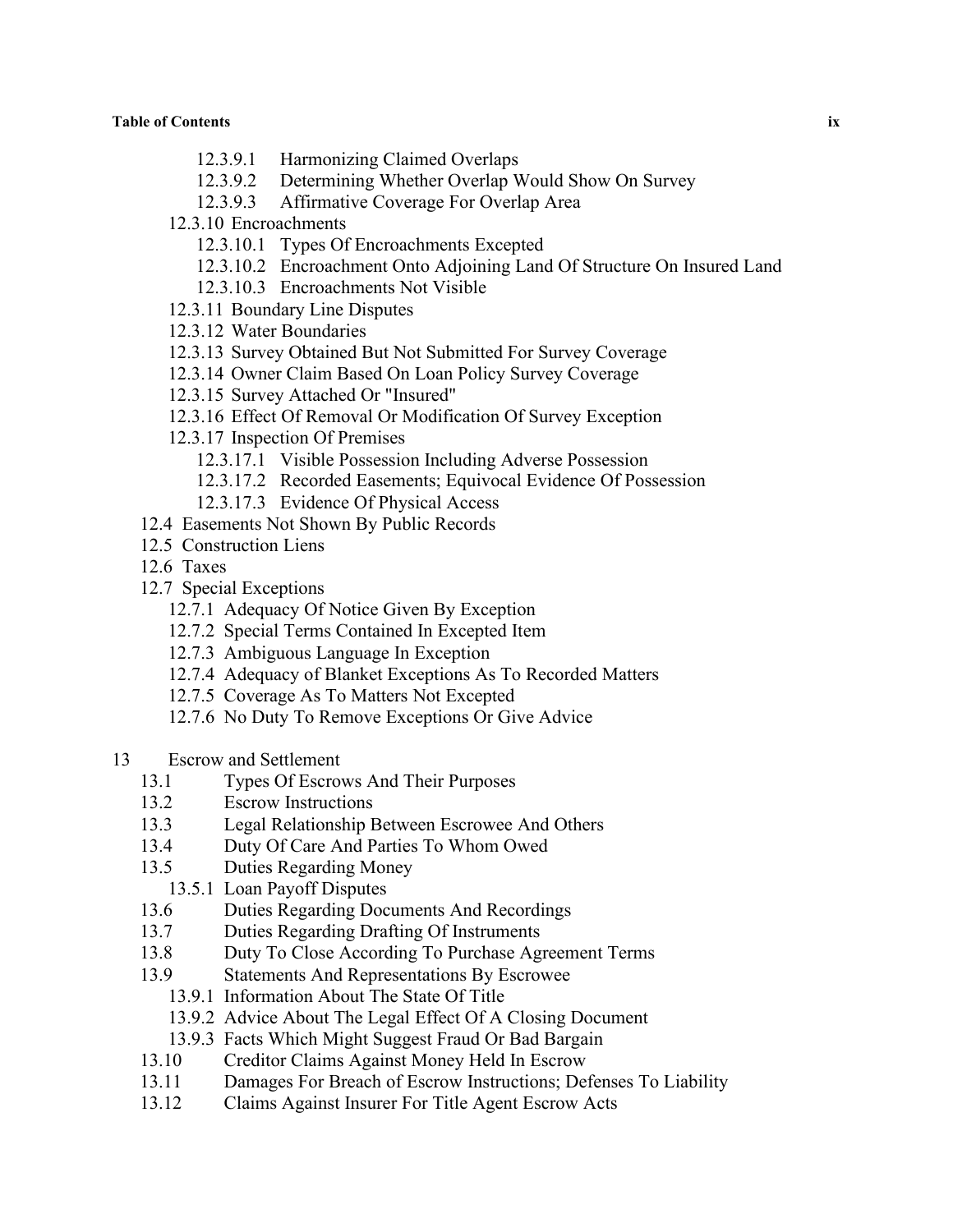#### x **Title and Escrow Claims Guide**

- 13.13 Laws Regulating Closing Funds
- 13.14 Recovery Against Third Parties For Escrow Losses
- 13.15 Tax-Deferred Exchange Intermediary And Accommodation Party Role
- 14 Closing Protection Letters
	- 14.1 Nature Of The Letter's Assurances
	- 14.2 Indemnification And Requirements
	- 14.3 Parties Protected By Letter
	- 14.4 Conditions And Exclusions
		- 14.4.1 Conditions
			- 14.4.2 Exclusions
	- 14.5 Arbitration Of Letter Disputes
	- 14.6 Defenses To Liability And Losses Payable Under Letter
- 15 "Duty to Search" and Title Searches
	- 15.1 "Duty To Search" Theory Liability
	- 15.2 Search Duty Rationale
	- 15.3 Abstractor Liability As A Supplement To Policy Loss
	- 15.4 Basis For Search Duty Cause Of Action
	- 15.5 Abstractor Liability
	- 15.6 Policy as Exclusive Remedy; No Implied Contract To Search Title
	- 15.7 Misrepresentation Of Title
	- 15.8 Texas Deceptive Trade Practices Act
	- 15.9 Other Consumer Protection Statutes
	- 15.10 Reasonable Search Statutes
	- 15.11 Damages Under Search Duty Theory
	- 15.12 State-By-State Review Of Abstractor Liability Law
	- 15.13 Abstracts And Title Searches
		- 15.13.1 Parties To Whom Abstractor May Be Liable
		- 15.13.2 Standard Of Care And Limitations On Liability
		- 15.13.3 Searcher And Title Plant Liability To Title Policy Issuer
- 16 Bad Faith and Tort Liability
	- 16.1 Tort Of Bad Faith
		- 16.1.1 Third Party Bad Faith
		- 16.1.2 First Party Bad Faith
		- 16.1.3 Insurance Claim Penalty Statutes
		- 16.1.4 Damages For Bad Faith Acts
			- 16.1.4.1 Emotional Distress
			- 16.1.4.2 Punitive Damages
		- 16.1.5 Title Cases On Bad Faith Failure To Indemnify Or Clear Title
		- 16.1.6 Title Cases On Bad Faith Failure To Defend
		- 16.1.7 Breach Of Covenant Of Good Faith By Insured
		- 16.1.8 Bad Faith And Closing Protection Letters
		- 16.1.9 Discovery In And Conduct Of Bad Faith Lawsuits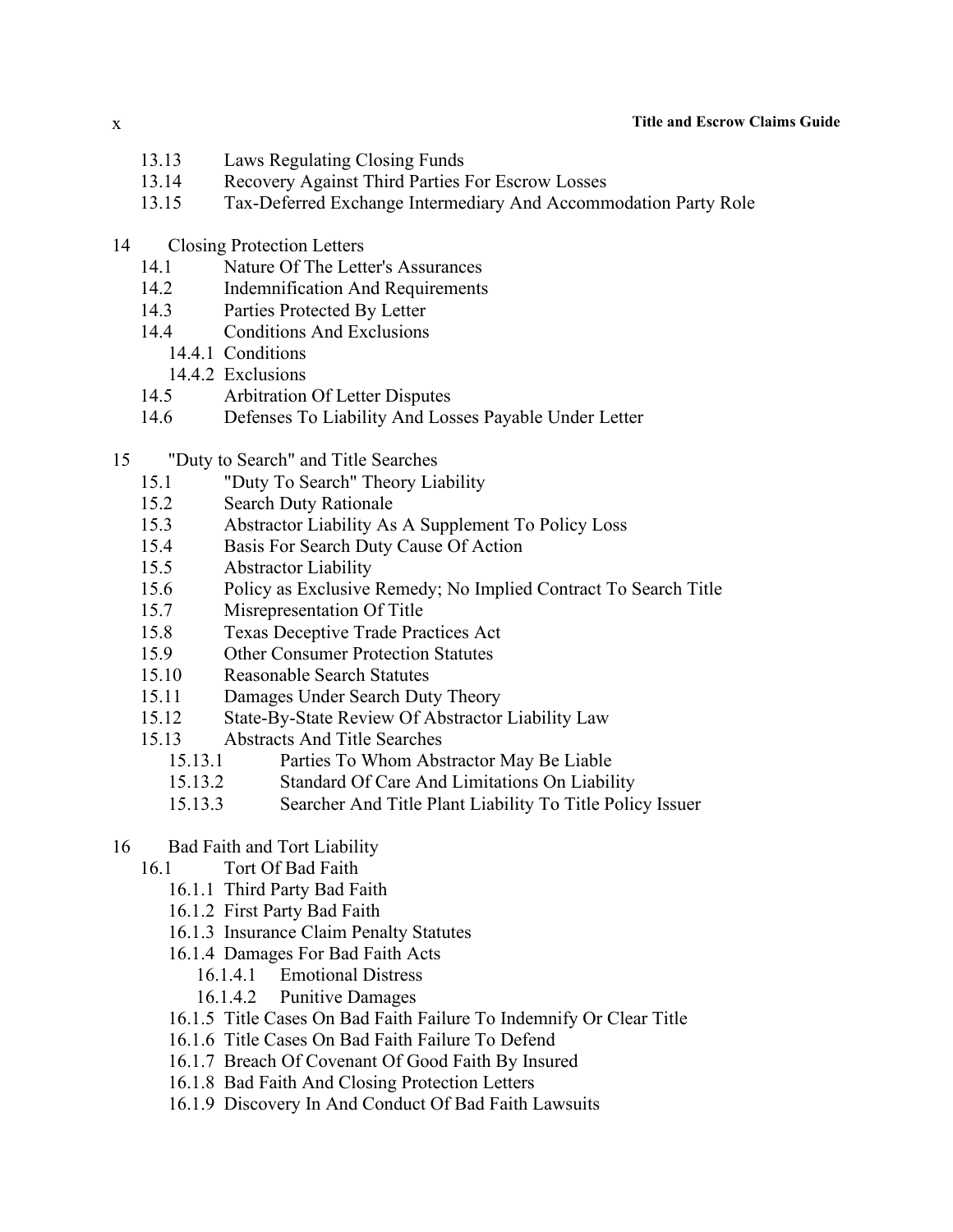#### **Table of Contents xi**

- 16.2 Fraudulent Or Reckless Misrepresentation In Title Or Escrow
- 17 Agents & Approved Attorneys
	- 17.1 Actual, Implied And Apparent Authority, And Estoppel
	- 17.2 Escrow And Other Functions Outside Scope Of Agency
	- 17.3 Issues Unique To Bar Fund Attorney-Agents And Approved Attorneys
	- 17.4 Issues Unique To Affiliated Business Agents
	- 17.5 Scope Of Agency For Title Insurance Coverage
	- 17.6 Agent Conduct In Relation To Claims
	- 17.7 Agent Liability To Insured Under Policy
	- 17.8 Agent Liability To Insurer
		- 17.8.1 Agency Contracts
		- 17.8.2 Title Losses Payable By Agent
		- 17.8.3 Losses Caused By Theft Of Money From Escrow Account Or Defalcation
	- 17.9 Termination Of Agency Contract
	- 17.10 Errors And Omissions Coverage
		- 17.10.1 Covered Risks
		- 17.10.2 Exclusions And Coverage Defenses
		- 17.10.3 Other Coverage Provisions

#### Appendix A--Letters and Forms

- 1 Acknowledgment of receipt of claim
- 2 Acceptance of defense--no reservation of rights—addressed to attorney retained
- 3 Acceptance of defense with reservation of rights—to insured
- 4 Acceptance of defense with reservation of rights—retainer of attorney who tendered defense
- 5 Acceptance of defense with reservation of rights—retaining insured's choice of counsel— California
- 6 Acceptance of partial defense—retention of separate counsel—addressed to insured's personal counsel
- 7 Acceptance of partial defense—apportionment of fees by insured's choice of counsel
- 8 Reservation of rights—retender of defense to insured
- 9 Preliminary analysis of no duty to defend
- 10 Preliminary analysis of no duty to defend and filing of declaratory judgment action
- 11 Payment of loss without release of insurer
- 12 Notice of insurer's intent to clear title—2006 ALTA policy
- 13 Notice of insurer's intent to clear title—Residential policy
- 14 Appraiser retainer letter—addressed to appraiser
- 15 Appraisal method—insured obtaining appraisal
- 16 Mathematical formula for partial loss of land or easement
- 17 Template--preliminary analysis of no coverage
- 18 Follow-up after denial of claim of loss
- 19 Easement or other property right not insured
- 20 Disputed improvement not located on Land
- 21 Land erroneously included in policy and deed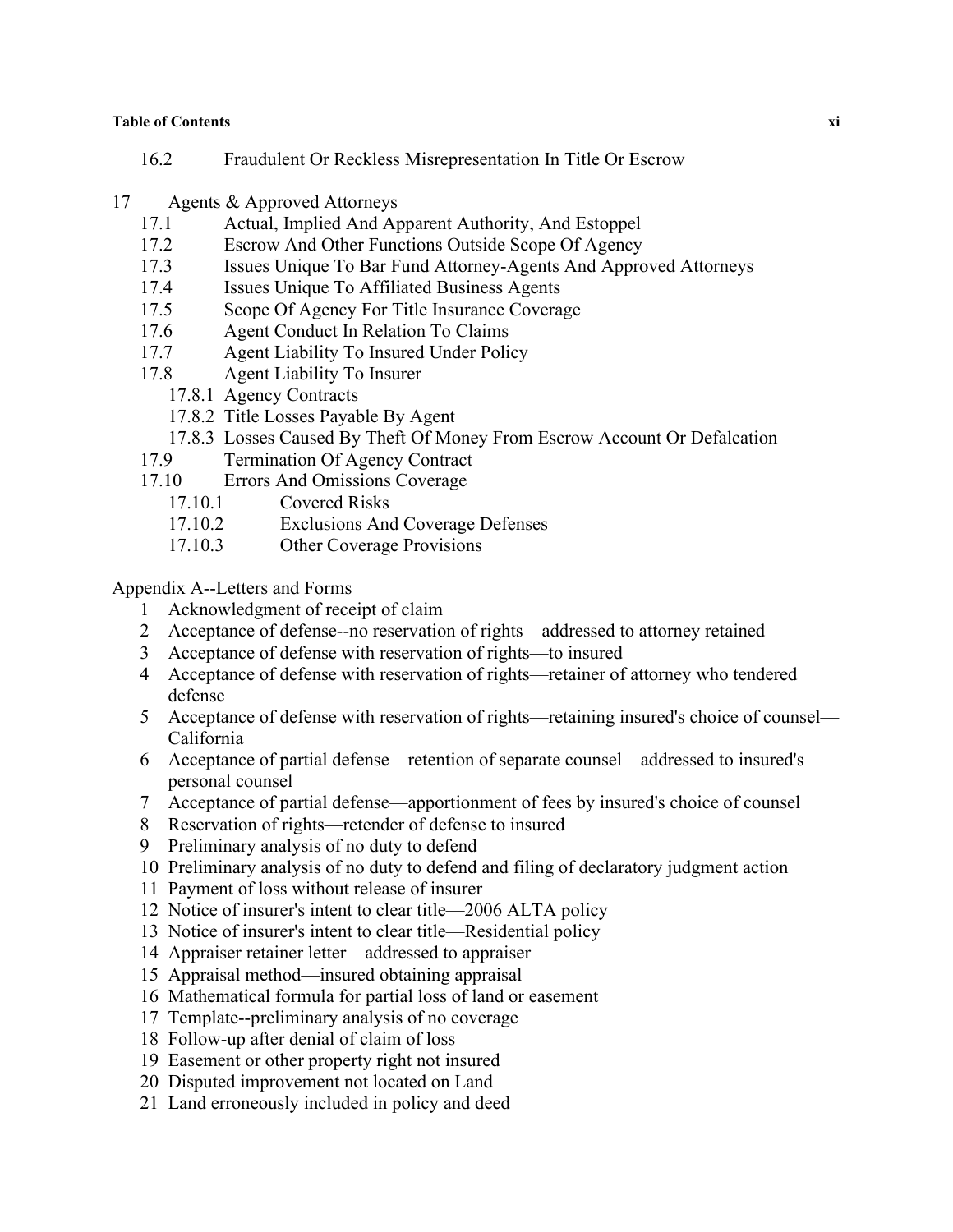#### xii **Title and Escrow Claims Guide**

- Physical barrier to access
- "Reasonable" access not insured
- Street not insured as being public, open, unobstructed or at grade
- Marketability of title not "salability" of property—Residential policy
- Commitment cancelled—Lapse of effective period
- Commitment cancelled—Failure to pay premium
- Commitment cancelled—Failure to disclose material fact
- Commitment cancelled—Failure to pay adequate consideration
- Commitment cancelled—Failure to meet requirement
- Commitment—No loss suffered because no reliance
- Loan policy does not insure repayment of debt or value of land
- Police power matter
- Environmental exclusion—Pollution on property
- Zoning dispute
- Building code violation
- Subdivision law violation
- Tortious conduct in obtaining title
- Misrepresentation or concealment by insured
- No loss—Exclusion 3(c)
- Post-policy matter—Residential policy
- Post-policy matter—1992 policy
- Construction liens after policy date—Owner's 1992 policy
- Lack of adequate consideration—Exclusion 3(e)
- Delay damages—Residential policy
- Parties in possession exception generally
- Adverse possession or prescriptive easement
- Tenant in possession
- Trespasser
- Shortage in acreage
- Shortage in distance
- Overlap
- Matters visible on inspection
- Unrecorded easement
- Exception not required for matters not affecting title
- Exception gives adequate notice of defect
- Special terms contained in exception
- Notice of claim form
- Release of insurer
- Release of insurer—Subrogation rights expressly granted
- Release checklist
- Request for proof of loss
- No present challenge to title—"watchful waiting"
- Measure of loss payable if title clearance unsuccessful
- Tender of policy limits
- Apportionment of fees—Covered and non-covered causes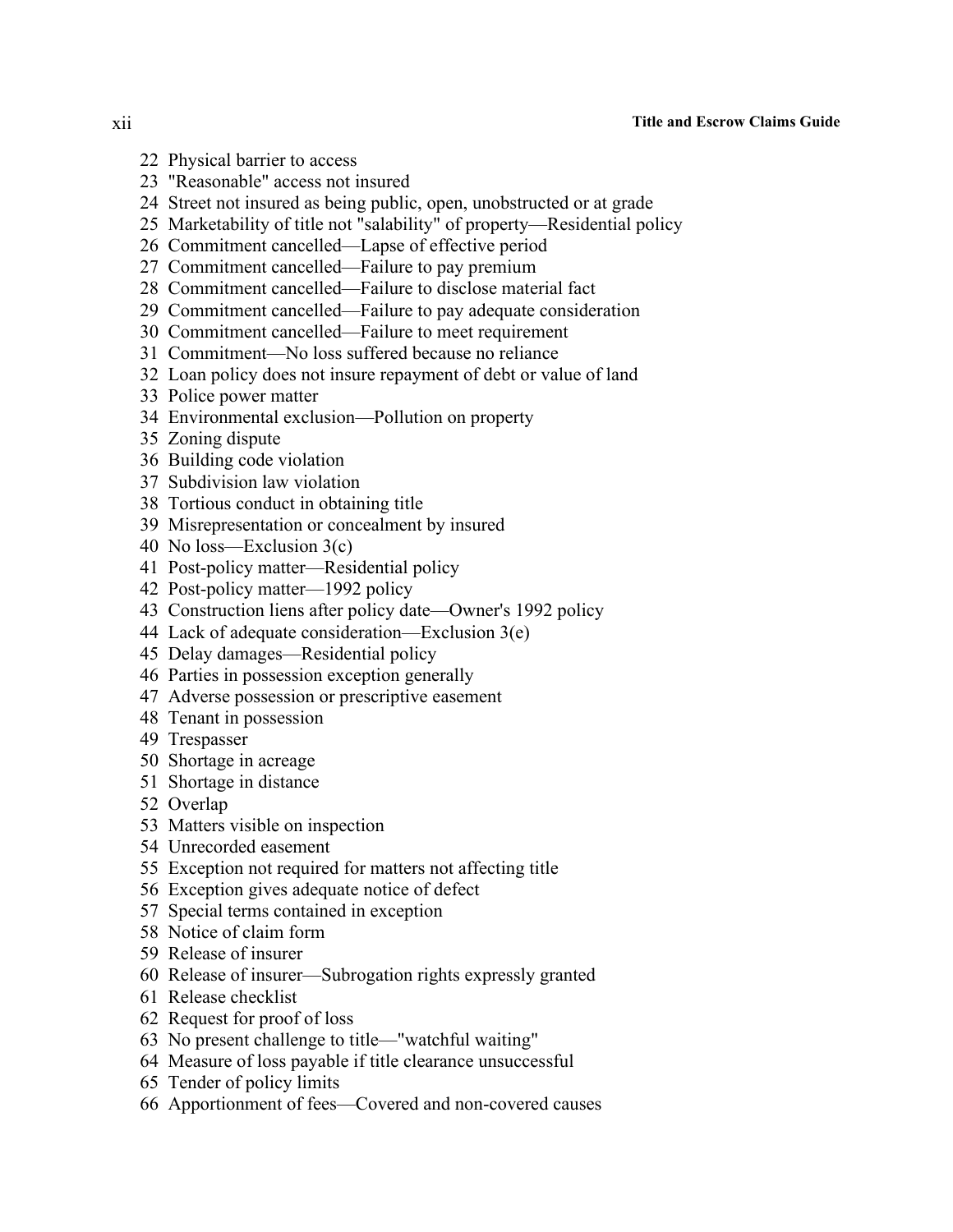#### **Table of Contents xiii**

- Recoupment against seller who created defect
- Demand on indemnitor
- Voluntary conveyance terminating coverage
- Road, waterbody not "Land"
- Access—Alternate right available
- Police power—Denial of permit
- Construction escrow negligence
- Easement abandonment—Post-policy matter
- Off record risks excepted by standard exceptions
- No survey "coverage" unless exceptions removed
- Boundary line dispute
- Voluntary settlement
- Encroachment
- Exception conspicuous, plain and clear
- Escrow—Escrowee owes no duty to third parties
- Escrow—No duty to give legal advice
- Escrow—Lender bound by payoff letter
- Assumed or agreed to in purchase contract
- Reservation of right to recoup attorney's fees
- Access onto public street not insured
- Loan policy—Mortgage invalid for lack of debt
- Loan policy does not protect against impersonation
- Tortious conduct—Trespass, interference with property rights
- Regulatory restriction on access
- Prejudice by tardy notice of claim
- No duty to bring lawsuit to clear title

#### Appendix B--Policy Forms

- ALTA Commitment for Title Insurance
- ALTA Commitment for Title Insurance
- ALTA Commitment to Insure
- 2006 ALTA Plain Language Commitment Form
- ALTA Owner's Policy
- 2006 ALTA Owner's Policy
- 1992 ALTA Owner's Policy
- 1987 ALTA Residential Owner's Policy
- ALTA Homeowner's Policy
- 2013 ALTA Homeowner's Policy
- ALTA Loan Policy
- 1992 ALTA Loan Policy
- 2006 ALTA Loan Policy
- ALTA Short Form Residential Loan Policy
- ALTA Residential Limited Coverage Junior Loan Policy
- ALTA United States of America Policy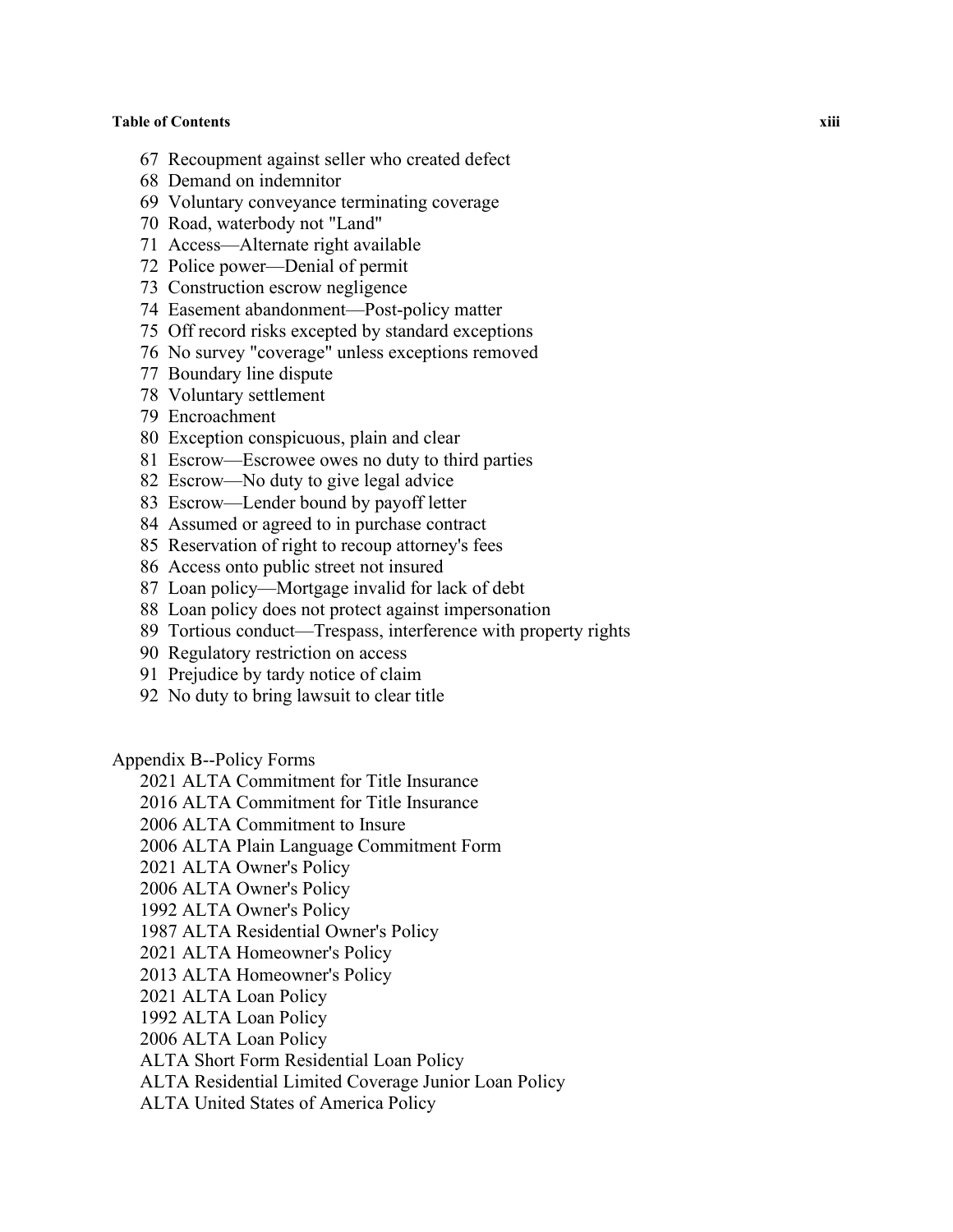ALTA 13-06 Leasehold Owner's Endorsement ALTA 13.1-06 Leasehold Loan Endorsement 1990 California Land Title Ass'n Standard Coverage Owner's Policy Texas Form T-7 Commitment for Title Insurance Texas Form T-1 Owner's Policy 2009 Version Texas Form T-1 Owner's Policy 2014 Version Texas Form T-1R Owner's Policy--Residential Texas Form T-2 Mortgagee Policy Texas Form T-13 Mortgagee Policy Binder on Interim Construction Loan 1987 ALTA Closing Protection Letter 2008 ALTA Closing Protection Letter 2008 ALTA Closing Protection Letter—Limitations 2008 ALTA Closing Protection Letter—Single Transaction Limited Liability 2011 ALTA Closing Protection Letter—Single Transaction 2011 ALTA Closing Protection Letter—Multiple Transactions 2021 ALTA Closing Protection Letter—Single Transaction 2021 ALTA Closing Protection Letter—Multiple Transactions

Case Table

Index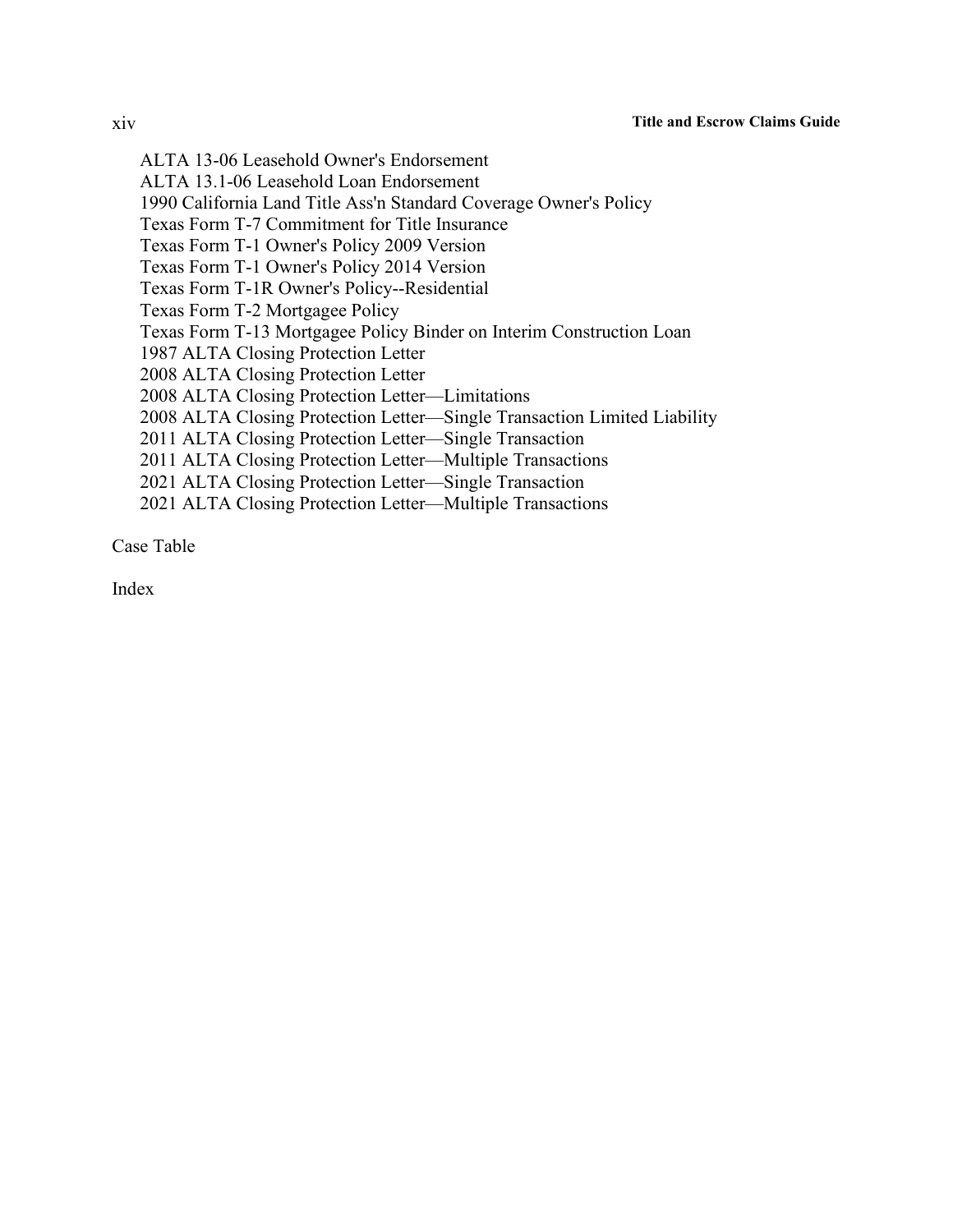## **Acknowledgments**

Many people have contributed information and editorial assistance to this volume, for which I am, and the reader shall be, deeply grateful. I am particularly indebted to the late Mr. James Laichas of Glendale, California, who reviewed a number of chapters and made significant contributions to the text based on his very broad experience. Mr. Kenneth Dzien, Pasadena, California, also provided numerous insights, also based on his decades of experience. Mr. Robert Ellis, who passed away in 2010, gave me very generous instruction in the law for which I will always be grateful. Others who gave of their time include:

Mr. Edward Andersen, Chicago; Mr. Richard Bales, Wheaton, Illinois; Mr. Bradley N. Beisel, Minneapolis; Mr. Pierre Blanc, Boston; Mr. Ronald Blitenthal, Minneapolis; Mr. Daniel Borinsky, Lake Ridge, Virginia; Mr. Shawn Briner, St. Louis; Ms. Barbara Burke, Orlando; Ms. Brenda Cannon, Winter Park, Florida; Mr. Kevin Dunlevy, Minneapolis; Mr. Jonathan Feder, New York, New York; Ms. Maria C. Filippelli, Westbury, New York; Mr. Irving Gaines, Milwaukee; Mr. Alfred Garofolo, Rocky Hill, Connecticut; Mr. Robert Garrett, Pasadena; Mr. Alexander E. Goetsch, Cleveland; Mr. Benjamin Grant, Dallas; Mr. William Hart, Philadelphia; Mr. Paul Hammann, Puyallup, Washington; Mr. William Holloway, Chicago; Mr. John Kareken, Chicago; Mr. Demetri "Jim" K. Koutrakos, Columbia, South Carolina; Mr. Alexander Levy, Pasadena;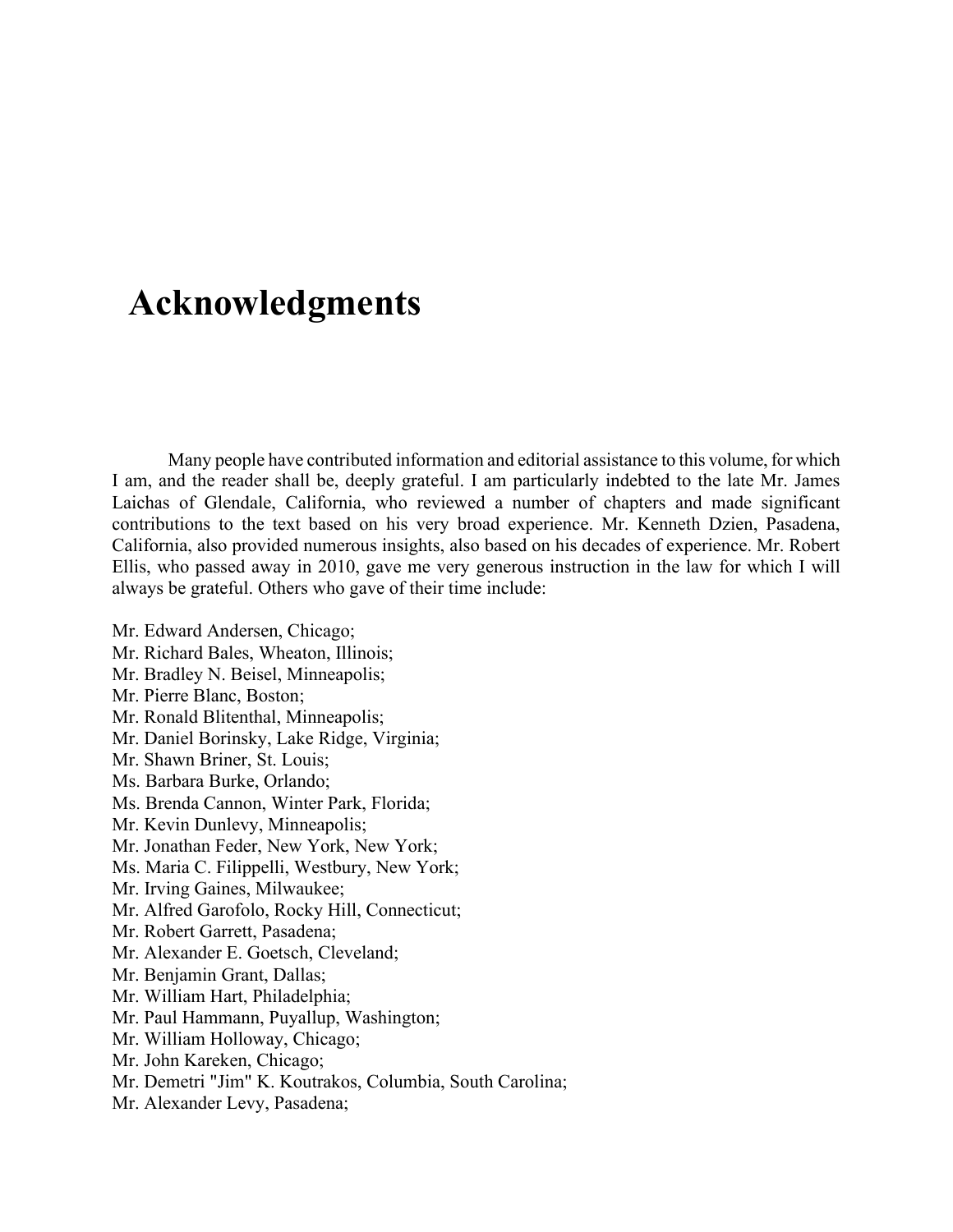Mr. Thomas J. Lloyd III, Boise, Idaho; Mr. Donald McFadden, Cleveland; Ms. Karin NeJame, Danbury, Connecticut; Ms. Jennifer Nicolitz, Jacksonville, Florida; Mr. John F. Nielsen, Minneapolis; Mr. Leroy Scott Owens, Minneapolis; Mr. James Pedowitz, New York; Mr. Joseph Reinhardt, Jacksonville, Florida; Mr. Donald Schenker, Madison, Wisconsin; Mr. Joseph L. Werntz, Albuquerque, New Mexico; Mr. James L. Windsor, Newport News, Virginia; Ms. Susan Woods, Chicago; Mr. Duane Wunsch, Milwaukee, Wisconsin; Mr. Albert Yorio, New York; Mr. William Yowell, Chicago; and Mr. Wally Zbilut, Kenosha, Wisconsin.

My special thanks go to my son, Mr. John F. Nielsen, a title insurance attorney in the Minneapolis area, for serving as editor and proofreader for one entire summer and for his helpful commentary in the years since; and Mr. Ronald Antoine, for his friendship, mentoring and steady support. Finally, and most importantly, I thank my wife Sarah for her encouragement and support throughout this project, which has spanned more than twenty-five years. I am sorry I forgot to tell you when I started that this book would never be completed this side of the River Jordan.

I thank American Land Title Association for agreeing in 2013 to assume the publication of this book, as well as its monthly companion, The Title Insurance Law Newsletter. I offer many thanks to ALTA's officers and staff for their considerable effort in accomplishing this smooth transition. I especially thank former Chief Executive Officer Michelle L. Korsmo for making the decision to offer this publication through ALTA, to Legislative & Regulatory Counsel Steve Gottheim for making it happen, and to Kelly Romeo, Carolina Perez and everyone else who worked so hard on this project.

This book is dedicated to Timothy Richard Hennessy, a true friend who is sorely missed, and to my wife, Sarah, and sons John, Ted and Peter.

Bush Nielsen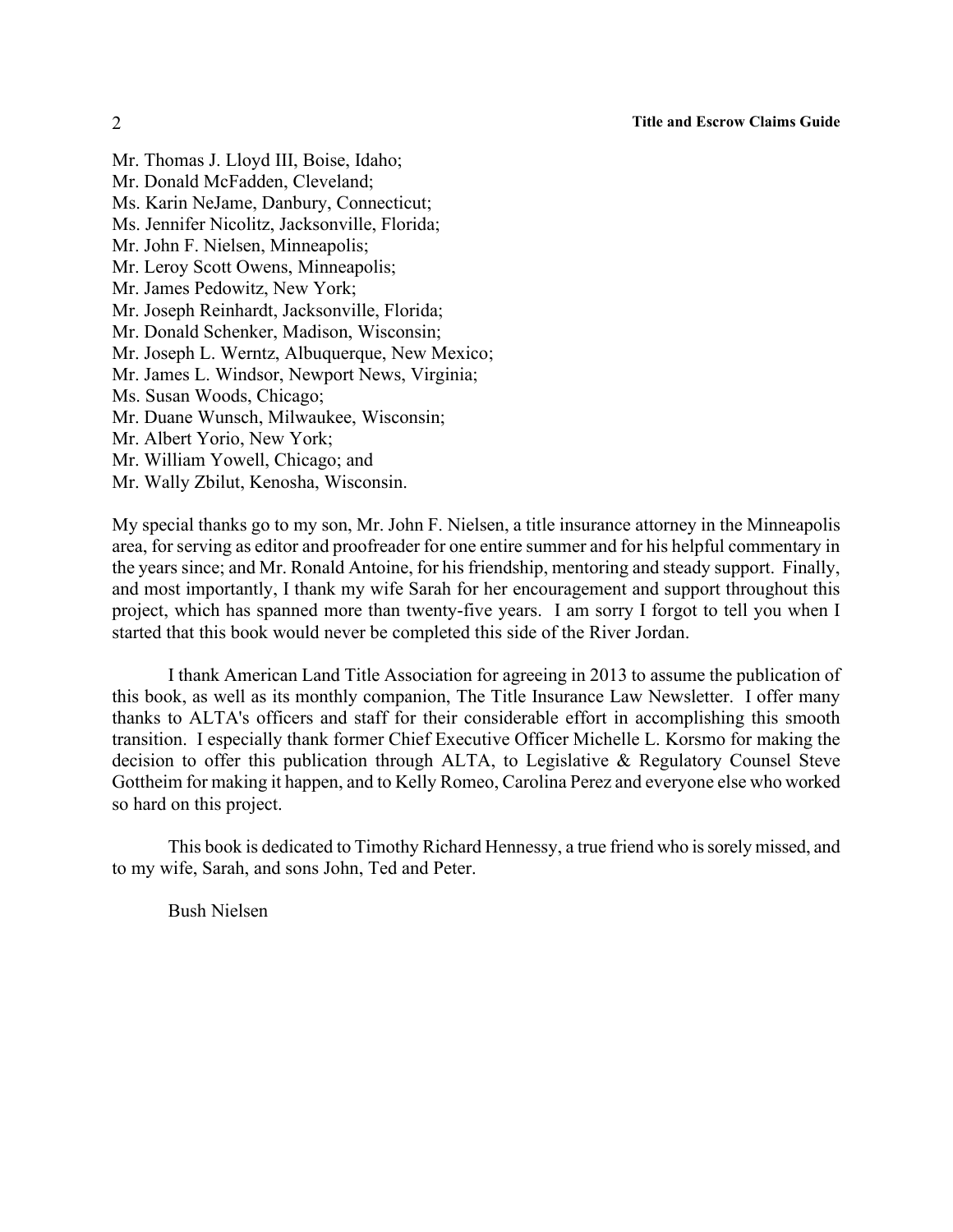## **Introduction**

This treatise is intended as a guide for the resolution of disputes about title insurance policies, real estate escrows and closings, and related issues involving title insurers, title agents, approved attorneys and escrowees. It is intended for claim administrators, retained counsel, insurance underwriters and others who deal with title claims and coverage disputes. The commentary is intended to be practical rather than academic. The goal is to give guidance on commonlyencountered issues, whether or not they have been addressed by the courts. This work is limited in scope. It is not intended as an all-encompassing treatise on the land title industry.

The book is organized to follow the decision-making process used by claims counsel or claim administrators. The first chapter provides decision trees and addresses essential issues about claim handling. Chapter 2 addressed more claim administration issues. Chapters 3 and 4 cover the resolution of covered claims and defense of the insured, which are the two primary means by which claims are resolved. Chapter 5 is on recoupment and subrogation rights. Chapter 6 concerns the title insurance commitment. Chapters 7 through 12 discuss the terms of the title insurance policy. Chapters 13 through 17 discuss non-policy liability (escrows, closing protection letters, title searches and tort liability on insurance policies) and issues concerning title agents and approved attorneys.

The claims practices suggested by this treatise indicate general rules or practices only. Every claim situation is different, and state laws regarding claim settlement practices vary significantly. The approaches suggested in this volume are not appropriate or correct in all cases. In fact, some of the rules and practices described are *not* appropriate in some jurisdictions, as the book explains wherever possible. The book also does not attempt to describe every possible decision or position that might be appropriate in a particular case. Therefore, any use of words such as "should," "must," "shall," "will" or the like, in describing an insurer's duties or options, is strictly for brevity's sake rather than to state a mandate imposed by policy terms, statutes, regulations or the courts.

The views expressed in this book are those of the author, and are not the official views of the American Land Title Association or any of its members. This book also does not represent the uniform custom and practice in the title insurance industry in the administration of claims, or any insurer's internal claim standards or practices. This work is not sanctioned, sponsored or approved by any title insurer.

However, the practices and views expressed herein are not mere opinions developed in a vacuum. I have resolved thousands of claims and title disputes in the past 40 years. I was employed by title insurers for 16 years and received superlative training from my supervisors and peers. The handling of title disputes remains my nearly-exclusive employment as a practicing lawyer, and I continue to receive information and insights from title industry members from all regions of the